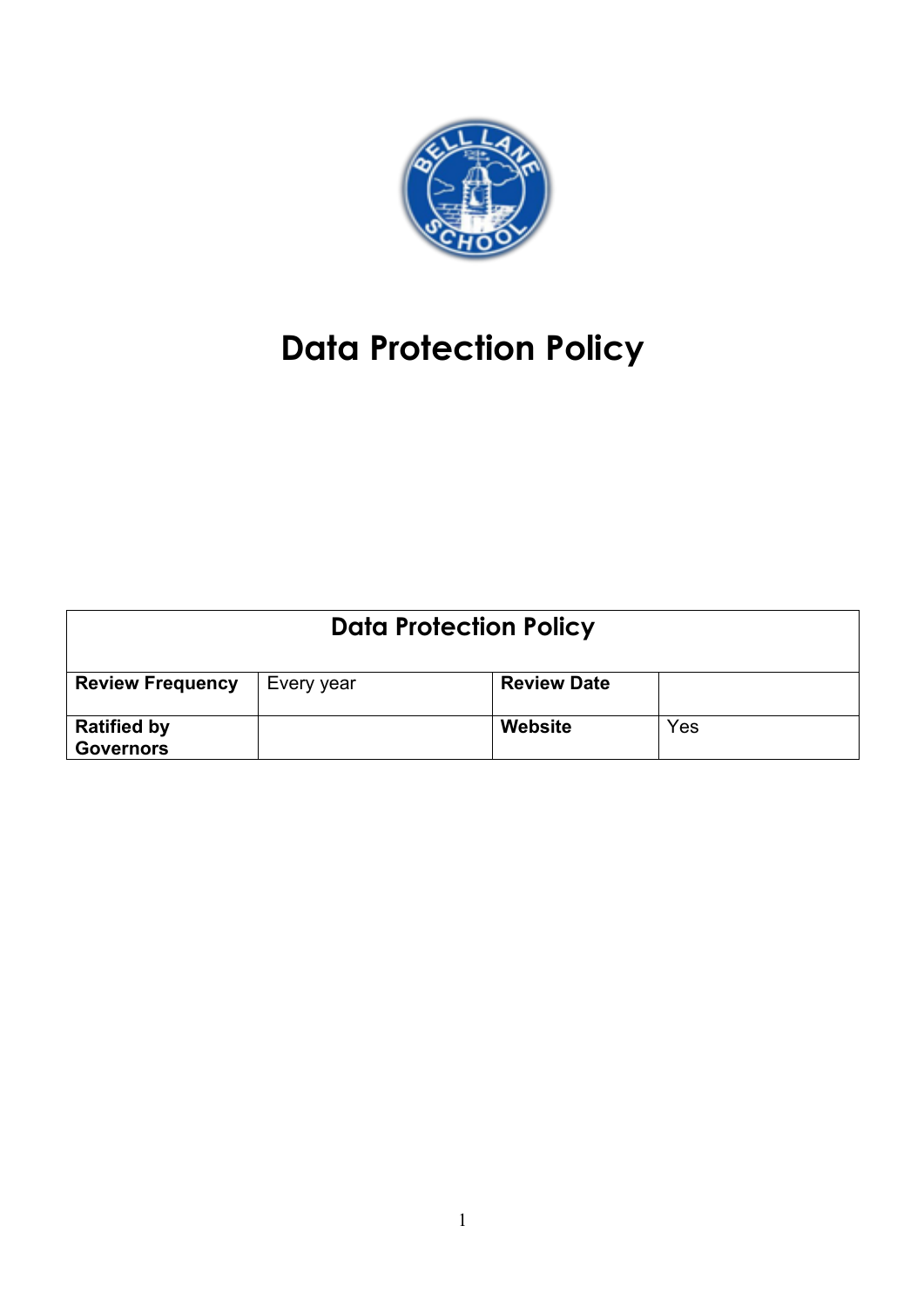# **Table of Contents**

| 2  |                                                            |  |
|----|------------------------------------------------------------|--|
| 3  |                                                            |  |
| 4  |                                                            |  |
| 5  |                                                            |  |
| 6  |                                                            |  |
| 7  |                                                            |  |
| 8  | Subject access requests and other rights of individuals 10 |  |
| 9  |                                                            |  |
| 10 |                                                            |  |
| 11 |                                                            |  |
| 12 |                                                            |  |
| 13 |                                                            |  |
| 14 |                                                            |  |
| 15 |                                                            |  |
| 16 |                                                            |  |
| 17 |                                                            |  |
| 18 |                                                            |  |
| 19 |                                                            |  |
| 20 |                                                            |  |
|    |                                                            |  |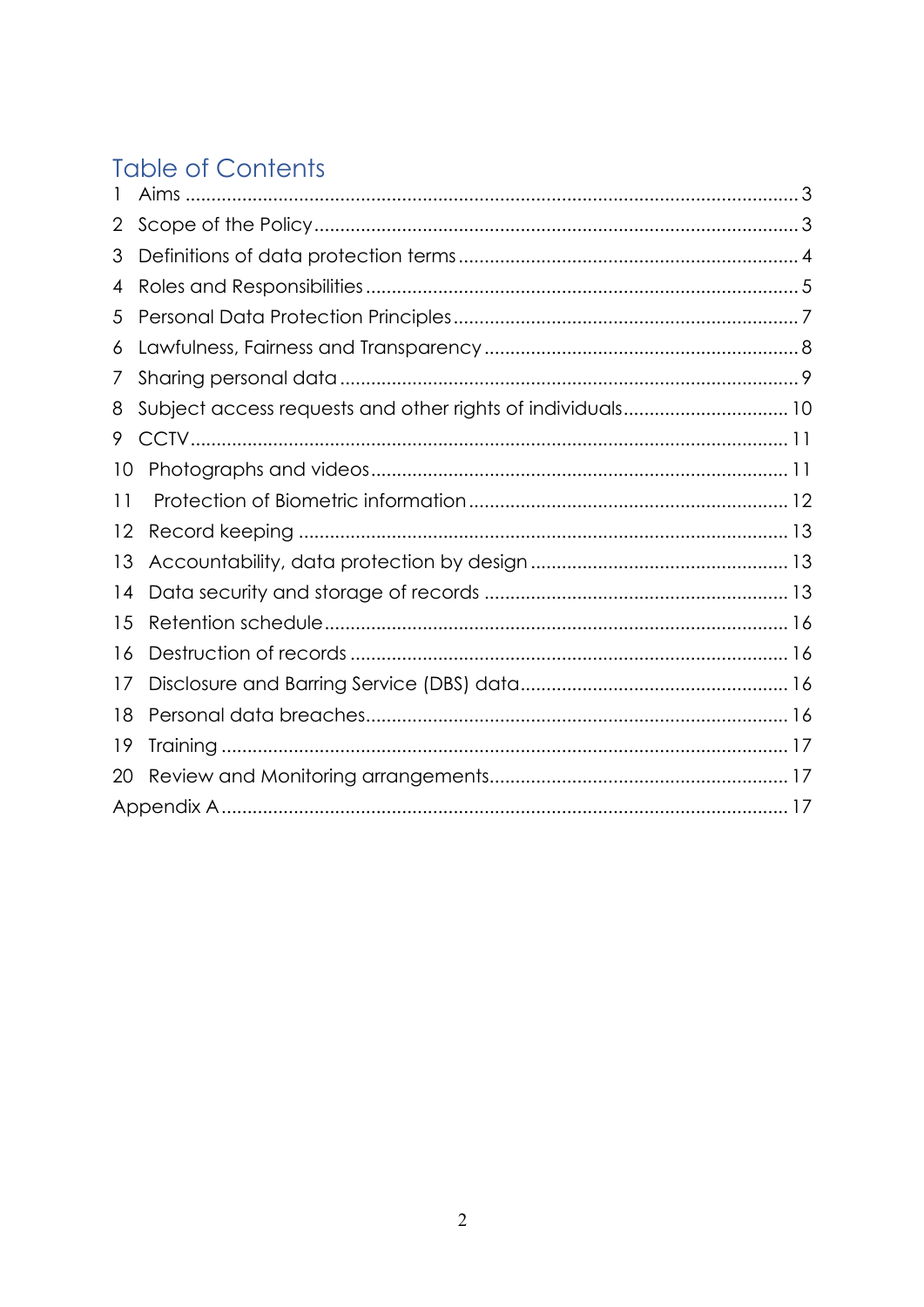### 1 Aims

Bell Lane Primary School uses personal information about staff, pupils, parents, carers, guardians and other individuals who come into contact with the school. This information is gathered in order to enable it to provide education and other associated functions. In addition, there may be a legal requirement to collect and use information to ensure that the school complies with its statutory obligations.

The school has a legal responsibility to comply with data protection legislation, and other statutory provisions relating to the way in which it holds and processes personal data. The school, as a corporate body, is named as the data controller under the Data Protection Act 2018 (DPA 2018). ICO Notification and Registration. The school is required to 'notify' the Information Commissioner of the processing of personal data. This information is included in a public register which is available on the Information Commissioner's website. As a Data controller the school will register annually with the ICO as required in line with legislation. Privacy Notices. Every member of staff, member of the governing board, contractors, and partners of the school that hold its' personal information, has to comply with the law when managing that information. Schools also have a duty to issue a privacy notice to all pupils, parents, carers, guardians, governors and its employees. These provide details of information collection and held, why it is held and the other parties to whom it may be passed on. Data Controller. As data controller personal data collected about staff, pupils, parents, carers, guardians, governors, visitors and other individuals that is collected and held must be processed in accordance with the General Data Protection Regulation (UK GDPR) and the DPA 2018.

This policy applies to all personal data, regardless of whether it is in paper or electronic format.

This policy is intended to ensure that personal information is dealt with properly and securely and in accordance with the Data Protection Act 2018 and UK GDPR. It will apply to information regardless of the way it is used, recorded and stored and whether it is held in paper files or electronically.

# 2 Scope of the Policy

We recognise that the correct and lawful treatment of personal data will maintain confidence in the school. Protecting the confidentiality and integrity of Personal Data, is a critical responsibility, that we take seriously at all times. Under the UK GDPR, 'personal data' means, any information relating to an identified or identifiable natural person ('data subject'); an identifiable natural person is one who can be identified, directly or indirectly, in particular by reference to an identifier such as a name, an identification number, location data, an online identifier or to one or more factors specific to the physical, physiological, genetic, mental, economic, cultural or social identity of that natural person.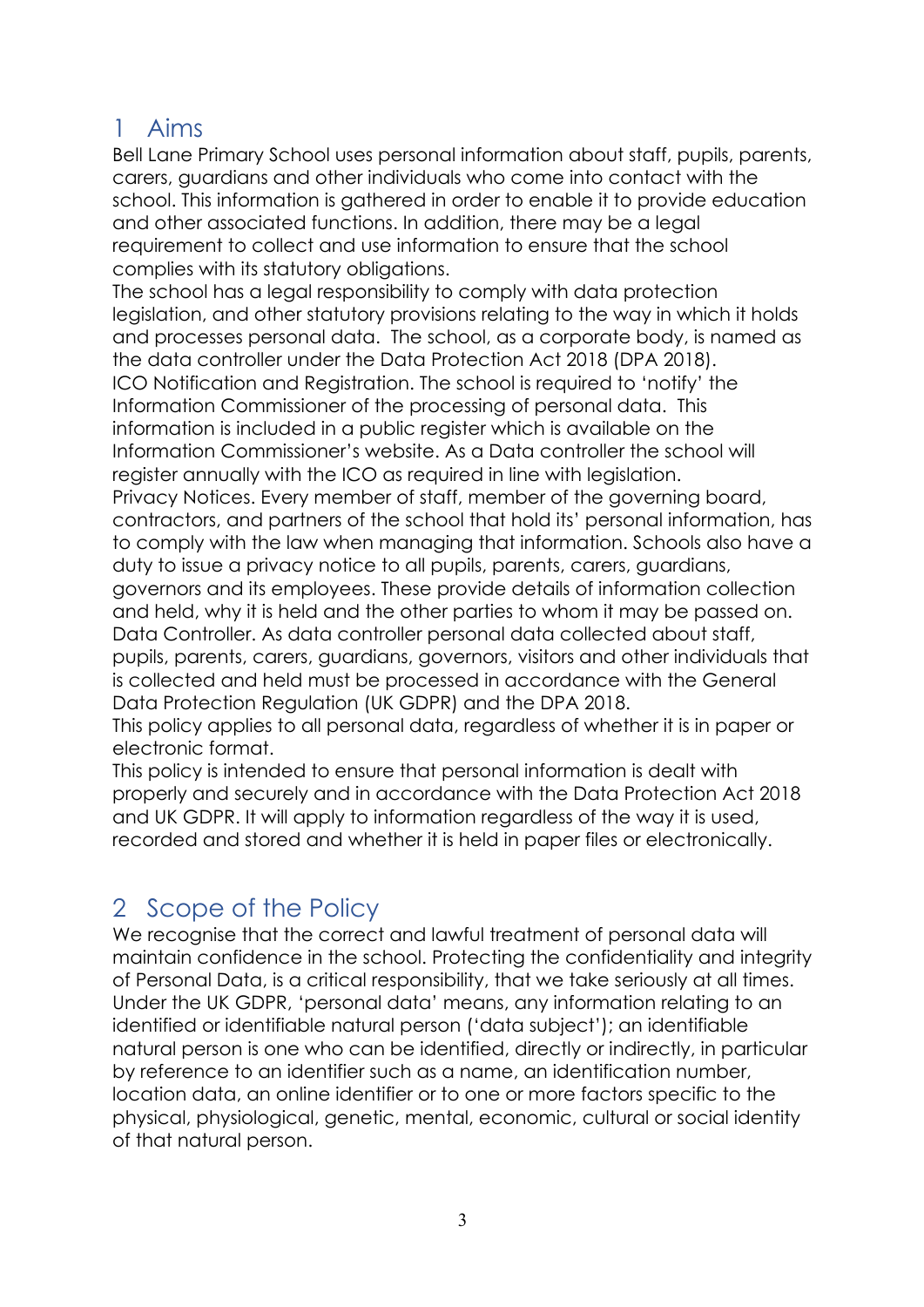This includes any expression of opinion about an individual and intentions towards an individual. It also applies to personal data held visually in photographs or video clips (including CCTV) or as sound recordings. The school collects a large amount of personal data every year including: staff records, names and addresses of those requesting prospectuses, examination marks, references, fee collection as well as the many different types of research data used by the school. In addition, it may be required by law to collect and use certain types of information to comply with statutory obligations of Local Authorities (LAs), government agencies and other bodies.

# 3 Definitions of data protection terms

**Consent:** agreement which must be freely given, specific, informed and be an unambiguous indication of the data subject's wishes by which they, by a statement or by a clear positive action, signifies agreement to the processing of personal data relating to them.

**Data controllers**: are the people who or organisations which determine the purposes for which, and the manner in which, any personal data is processed. They are responsible for establishing practices and policies in line with the Act. We are the data controller of all personal data used in our organisation for our own operational purposes.

**Data Privacy Impact Assessment (DPIA):** tools and assessments used to identify and reduce risks of a data processing activity. DPIA can be carried out as part of Privacy by Design and should be conducted for all major system or business change programs involving the Processing of Personal Data.

**Data processors:** include any person or organisation that is not a data user who processes personal data on our behalf, and on our instructions. Employees of data controllers are excluded from this definition, but it could include suppliers which handle personal data on our school's behalf.

**Data Protection Officer (DPO):** is the individual or organisation appointed by the school to be, responsible for monitoring our compliance with data protection law.

**Data subject:** means a living, identified or identifiable individual about whom we hold personal data. Data subjects be nationals or residents of any country and may have legal rights regarding their personal data.

**Data users:** are those of our employees whose work involves processing personal data. Data users must protect the data they handle in accordance with this data protection policy and any applicable data security procedures at all times.

**Personal data:** means any information relating to an identified or identifiable natural person (data subject). An identifiable natural person is one who can be identified, directly or indirectly, in particular, by reference to an identifier such as a name, an identification number, location data, an online identifier or to one or more factors specific to the physical, physiological, genetic, mental, economic, cultural or social identity of that natural person.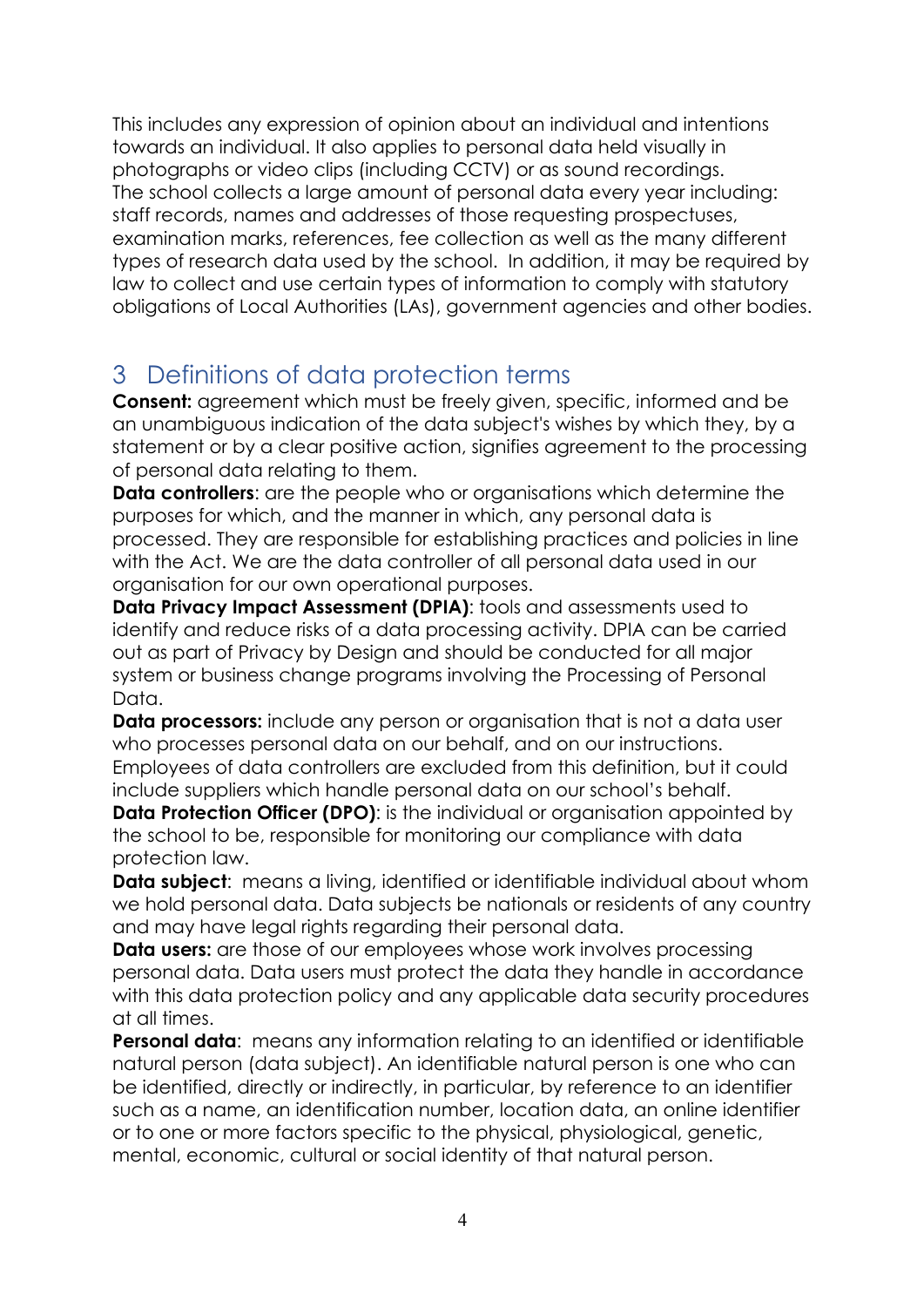**Personal data breach:** any act or omission that compromises the security, confidentiality, integrity or availability of personal data or the physical, technical, administrative or organisational safeguards that we or our thirdparty service providers put in place to protect it. The loss, or unauthorised access, disclosure or acquisition, of personal data is a personal data breach. **Processing:** is any activity which is performed on personal data such as collection, recording, organisation, structuring, adaptation or alteration, using, storage, retrieval, disclosure by transmission, dissemination or otherwise making available, alignment or combination, restriction, erasure or destruction.

**Special category personal data**: includes information about a person's racial or ethnic origin, political opinions; religious or philosophical beliefs; trade union membership; physical or mental health or condition; genetic/biometric data held for purposes of identification or data about sexual orientation or an individual's sex life.

# 4 Roles and Responsibilities

This policy applies to all personal data we process regardless of the media on which that data is stored or whether it relates to past or present pupils, employees, workers, or supplier contacts, website users or any other data subject.

### **Staff, those working on our behalf and volunteers**

This policy applies to all staff employed by our school, and to external organisations or individuals working on our behalf.

You must read, understand, and comply when processing personal data on our behalf and attend training on its requirements. This policy sets out what we expect from you in order for the school to comply with applicable law. Your compliance with this policy is mandatory. You must also comply with all related policies and guidelines given. Staff who do not comply with this policy may face disciplinary action.

All staff are responsible for:

- Collecting, storing and processing any personal data in accordance with this policy
- Ensuring that personal data held is accurate and up to date
- Ensuring that personal data held is not misused, lost or unlawfully disclosed

### **Data Protection Team**

The Data Protection Team is made up of a Data Protection Officer (DPO), the Headteacher and the School Business Manager. The team is responsible for overseeing the implementation of this policy, monitoring the school's compliance with data protection law, and developing related policies and guidelines where applicable.

The DPT will provide an annual report of their activities directly to the Governing Body and, where relevant, will report any advice and recommendations on school data protection issues.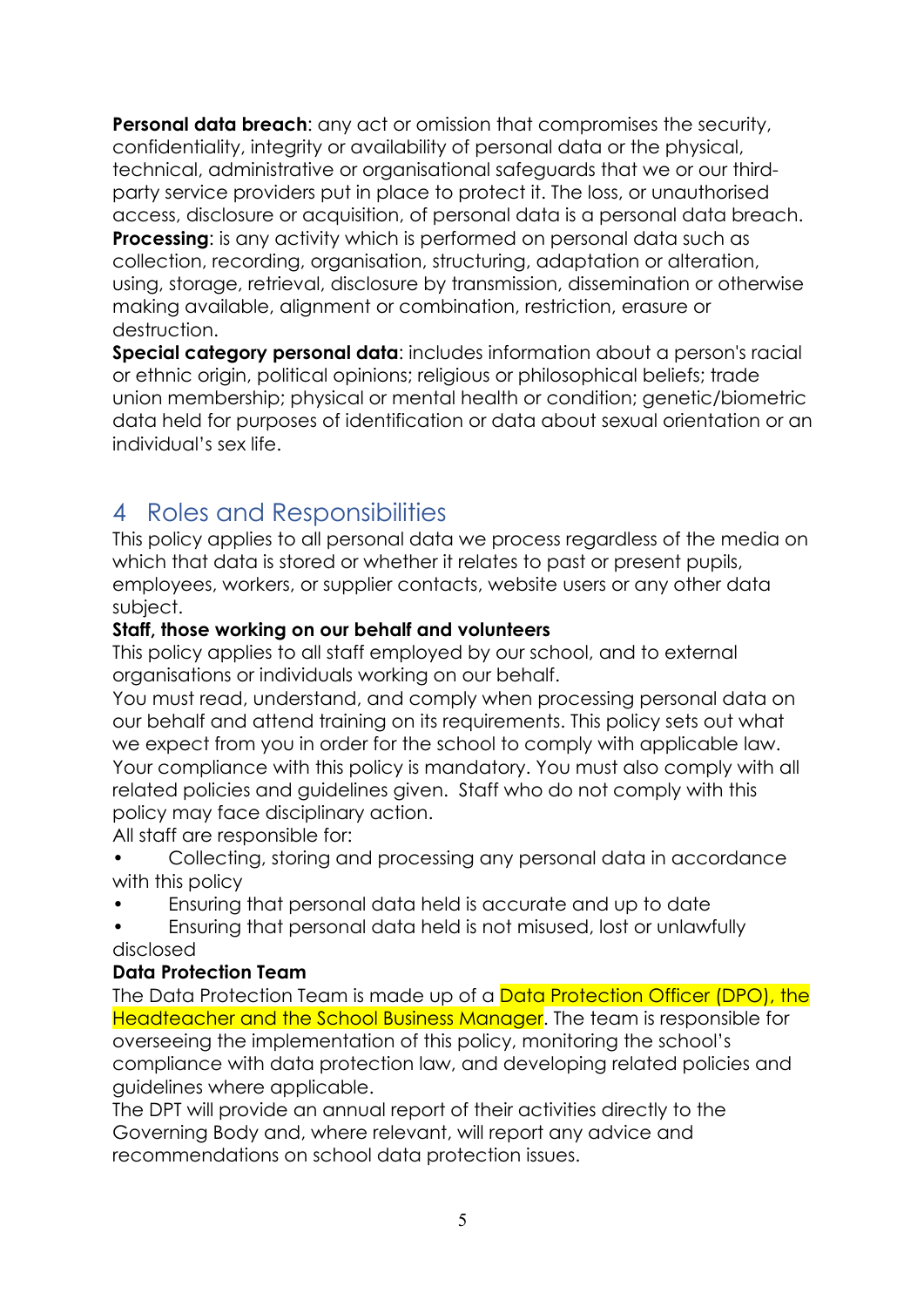The DPT is also the first point of contact for individuals whose data the school processes, and for the ICO.

The Data Protection Team can be contacted at:

office@belllane.barnetmail.net

The DPO is David Powell who can be contacted at: dpo@sapphireskies.co.uk **All staff must contact the Data Protection Team in the following circumstances:**

- Where they are unsure or have questions about the operation of this policy; the purposes for which data may be used; retaining personal data; disclosing personal data or keeping personal data secure
- If there has been a data breach or a suspected data breach
- Where they are unsure if they have a lawful basis for processing personal data or wish to process for a different purpose than the one that the data was obtained
- Where they propose to engage in any activity that affects the rights of privacy of any individual i.e. where there is a legal obligation to carry out a DPIA
- Where they are unsure about what security or other measures, they need to implement to protect personal data
- If they are engaging in an activity that may affect the privacy rights of individuals
- If they need any assistance dealing with any rights invoked by a data subject
- Where they are considering sharing personal data with third parties
- Where they are entering into contracts involving the processing of personal data by another organisation
- If they need to transfer personal data outside the European Economic Area

Where staff have concerns that this policy is not being followed by others, they should report this immediately to the DPO. Where they wish to raise this formally, they may do so under the school's whistleblowing policy for staff.

### **Governing Board**

The governing board has overall responsibility for ensuring compliance with all relevant data protection obligations. All policies and documents related to data protection are reviewed annually by the Resources Committee reporting to the Governing Body.

### **Headteacher**

The headteacher has overall operational responsibility on a day-to-day basis for the implementation of the school's policies and procedures.

### **Data Protection Officer**

The DPO is responsible for overseeing the implementation of this policy, monitoring our compliance with data protection law, and developing related policies and guidelines where applicable. They will provide an annual report of their activities directly to the governing board and, where relevant, report to the board their advice and recommendations on school data protection issues. The DPO is also a point of contact for individuals whose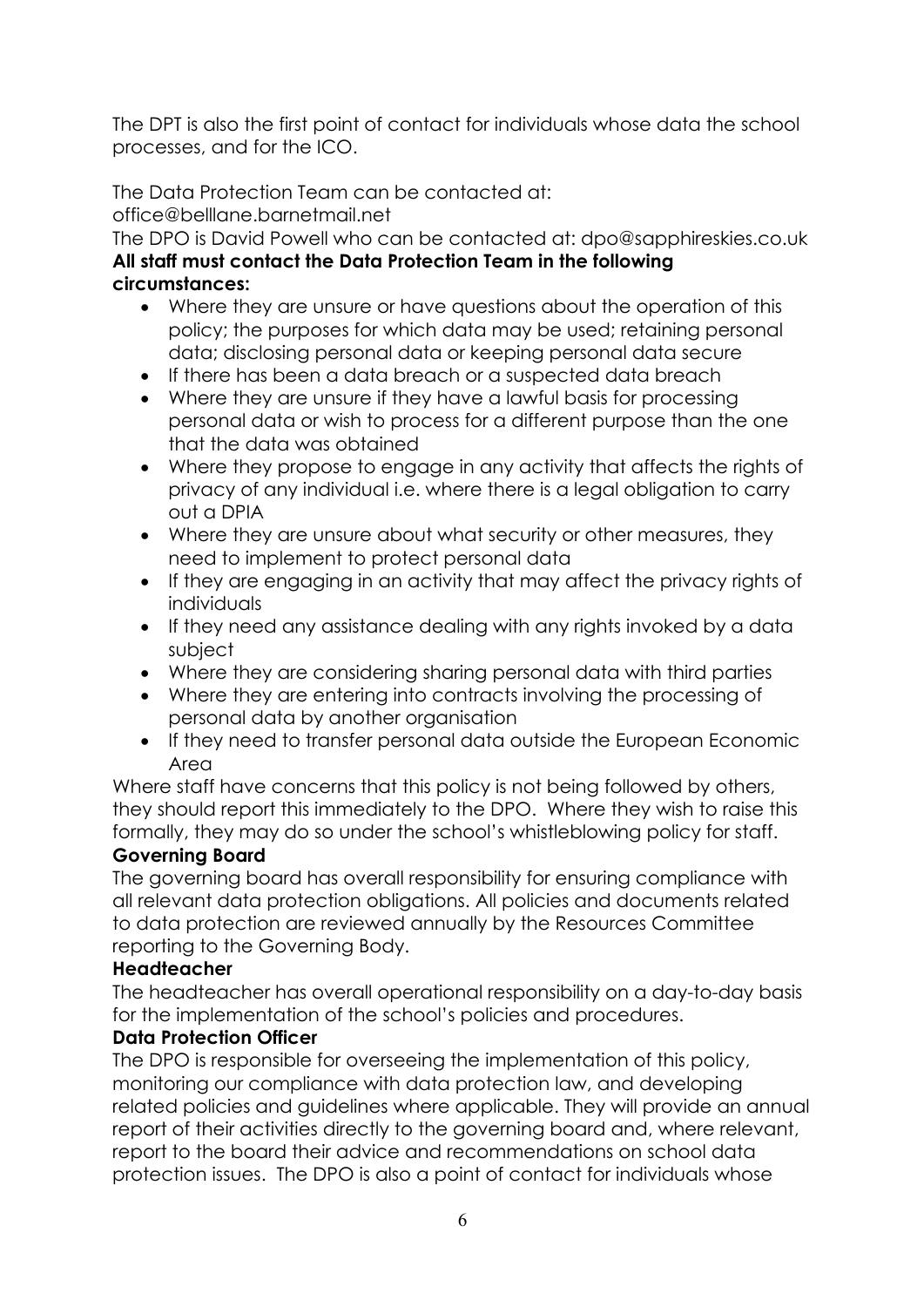data the school processes who wish to raise any complaint regarding the school's processing where they remain dissatisfied with the school's response, and for the Information Commissioner's Office (ICO).

# 5 Personal Data Protection Principles

Bell Lane Primary School adheres to the principles relating to processing of personal data set out in the UK GDPR which require personal data to be:

- a) processed lawfully, fairly and in a transparent manner in relation to individuals ('lawfulness, fairness and transparency')
- b) collected for specified, explicit and legitimate purposes and not further processed in a manner that is incompatible with those purposes; further processing for archiving purposes in the public interest, scientific or historical research purposes or statistical purposes shall not be considered to be incompatible with the initial purposes ('purpose limitation')
- c) adequate, relevant and limited to what is necessary in relation to the purposes for which they are processed ('data minimisation')
- d) accurate and, where necessary, kept up to date; every reasonable step must be taken to ensure that personal data that are inaccurate, having regard to the purposes for which they are processed, are erased or rectified without delay ('accuracy')
- e) kept in a form which permits identification of data subjects for no longer than is necessary for the purposes for which the personal data are processed; personal data may be stored for longer periods insofar as the personal data will be processed solely for archiving purposes in the public interest, scientific or historical research purposes or statistical purposes subject to implementation of the appropriate technical and organisational measures required by the UK GDPR, in order to safeguard the rights and freedoms of individuals ('storage limitation')
- f) processed in a manner that ensures appropriate security of the personal data, including protection against unauthorised or unlawful processing and against accidental loss, destruction or damage, using appropriate technical or organisational measures ('integrity and confidentiality')

Bell Lane Primary School is responsible for and must be able to demonstrate compliance with the data protection principles listed above (Accountability). Making available to data subjects and data subjects allowed to exercise certain rights in relation to their personal data (Data Subject's Rights and Requests).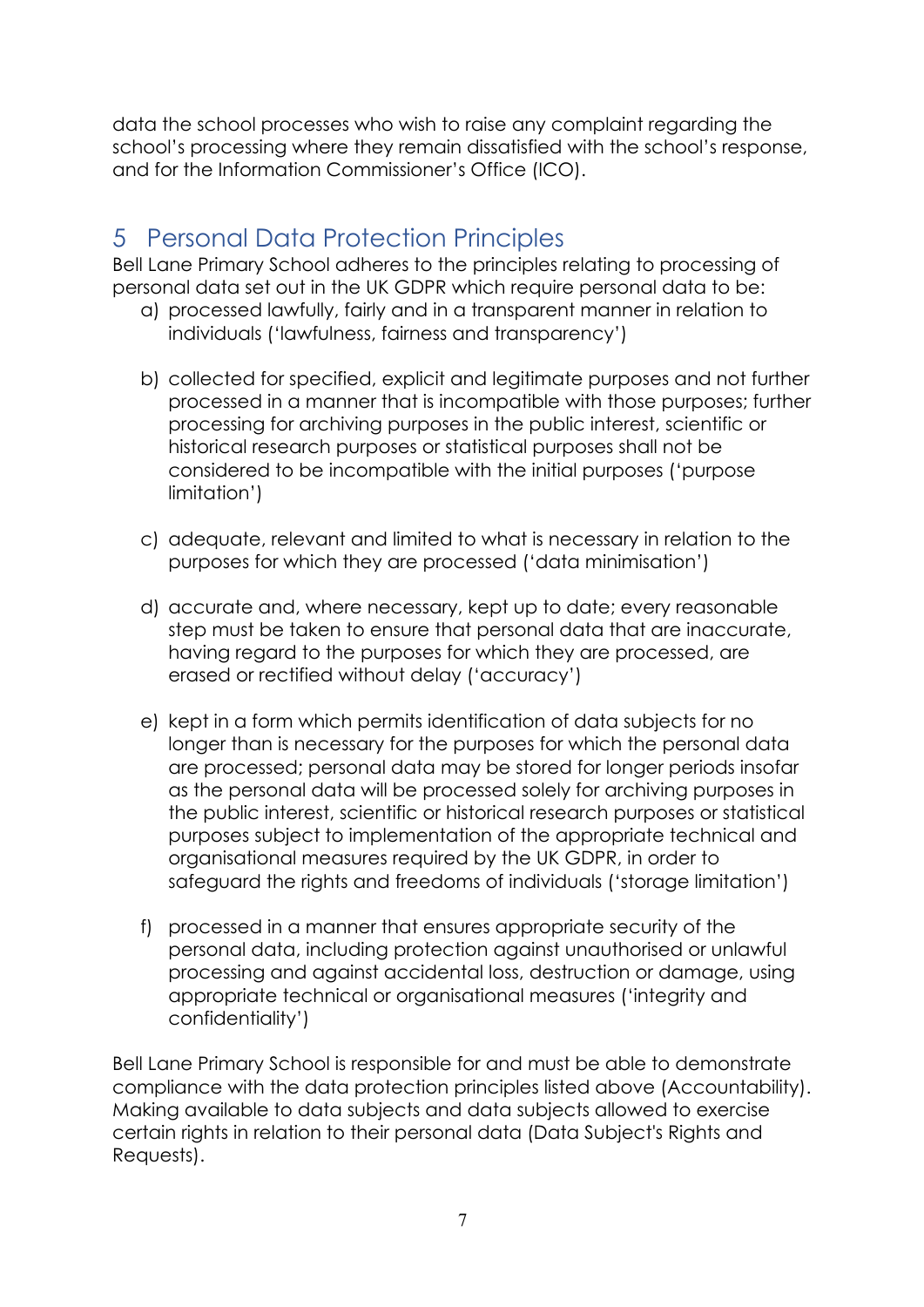The school is committed to, maintaining the data protection principles at all times. This means that the school will:

- Inform data subjects, via privacy notices about the processing of their personal data. Who is it collected by, how is it being used and who is it shared with.
- Check the quality and accuracy of the information held
- Apply the records management policies and procedures to ensure that information is not held longer than is necessary
- Ensure that when information is authorised for disposal it is done appropriately
- Ensure appropriate security measures are in place to safeguard personal information whether that is held in paper files or on a computer system
- Only share personal information with others when it is necessary and legally appropriate to do so
- Set out clear procedures for responding to requests for access to personal information known as, subject access request
- Train all staff so that they are aware of their responsibilities and of the school's relevant policies and procedures

# 6 Lawfulness, Fairness and Transparency

Personal data must be processed lawfully, fairly and in a transparent manner in relation to the data subject. The school may only collect, process and share Personal Data fairly and lawfully and for specified purposes. The UK GDPR restricts our actions regarding personal data to specified lawful purposes. These restrictions are not intended to prevent processing, but ensure that we process personal data fairly and without adversely affecting the data subject.

The UK GDPR allows processing for specific purposes, some of which are set out below:

- a) the data subject has given his or her consent;
- b) the processing is necessary for the performance of a contract with the data subject;
- c) to meet our legal compliance obligations.;
- d) to protect the data subject's vital interests;
- e) the data needs to be processed so that the school, as a public authority, can perform a task in the public interest, and carry out its official functions - this is known as the public task
- f) to pursue our legitimate interests for purposes where they are not overridden because the processing prejudices the interests or fundamental rights and freedoms of data subjects.

For special categories of personal data, we will also meet one of the special category conditions for processing which are set out in the UK GDPR and DPA 2018.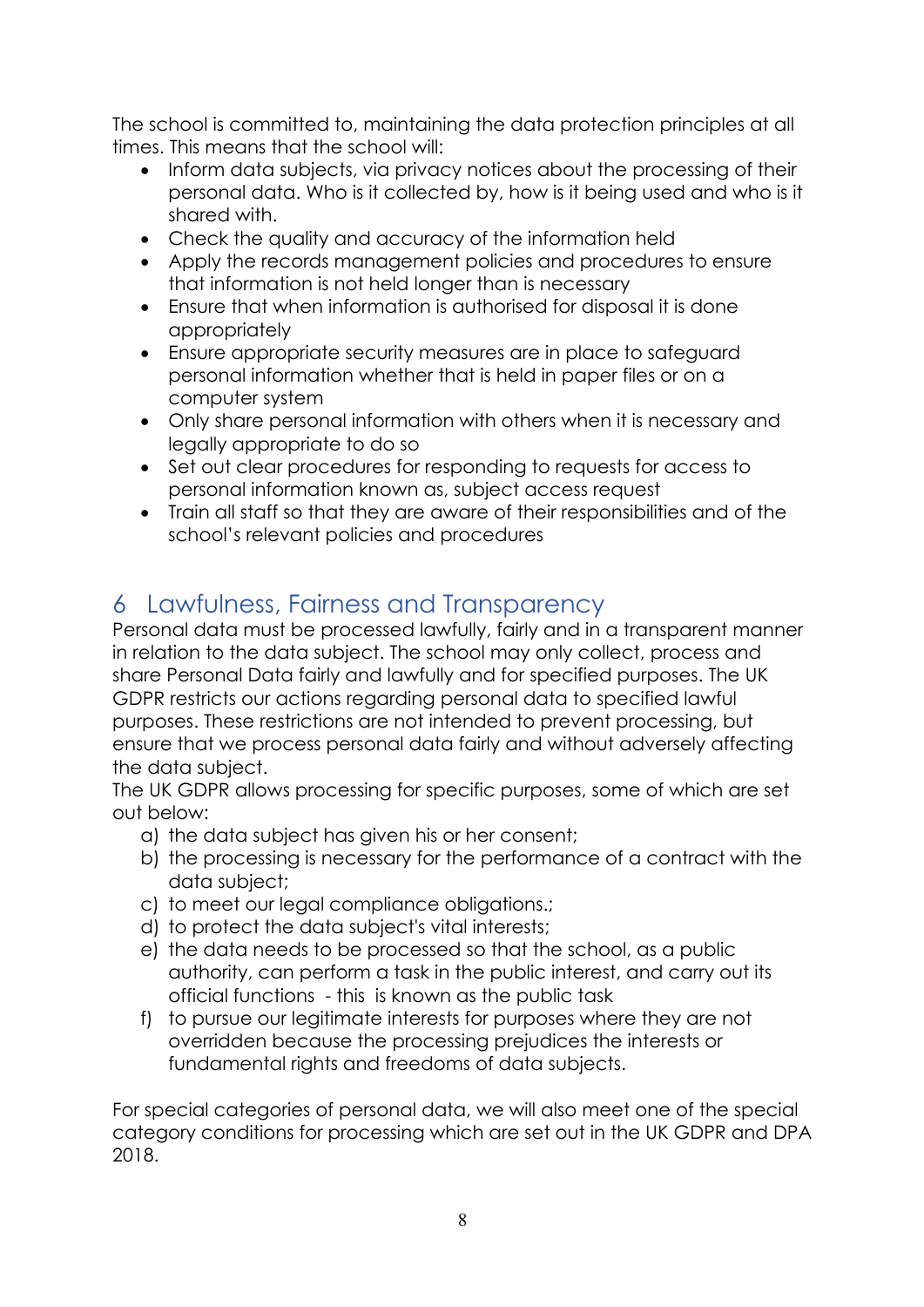If our school offers online services to pupils, such as classroom apps, and we intend to rely on public task, legal obligation and or consent as a basis for processing. we will obtain parental consent as necessary (except for online counselling and preventive services).

The purposes for which we process Personal Data to perform our public task are set out in the privacy notice issued by the school.

When we collect personal data directly from data subjects, including for human resources or employment purposes, we provide the data subject with all the information required by the UK GDPR including the identity of the Data Controller and DPO, how and why we will use, process, disclose, protect and retain that personal data through a fair processing (privacy) notice.

### 7 Sharing personal data

- The school will not normally share personal data with anyone else without express consent, but may do so where:
- It is necessary for the performance of our public task
- There is an issue with a pupil or parent/carer/guardian that puts the safety of another individual at risk
- For safeguarding purposes

Our suppliers or contractors need data to enable us to provide services to our staff and pupils – for example, IT companies. When doing this, we:

- (i) Only appoint suppliers or contractors which can provide sufficient guarantees that they comply with data protection law
- (ii) Establish either in the contract or as a standalone agreement, a data processing agreement to ensure the fair and lawful processing of any personal data we share
- (iii) Only share data that the supplier or contractor needs to carry out their service, and information necessary to keep them safe while working with us

The school will also share personal data with law enforcement and government bodies where we are legally required to do so.

We may also share data for, research and statistical purposes, as long as personal data is sufficiently, anonymised or consent has been provided.

We may also share personal data with emergency services and local authorities to help them to respond to an emergency situation that affects any of our pupils or staff and for safeguarding purposes.

Where we transfer personal data to a country or territory outside the European Economic Area, we will do so in accordance with data protection law.

The school may enter into information-specific sharing agreements with other public bodies for the purposes outlined above.

### **Governor responsible**

The governor responsible for data protection is-----------------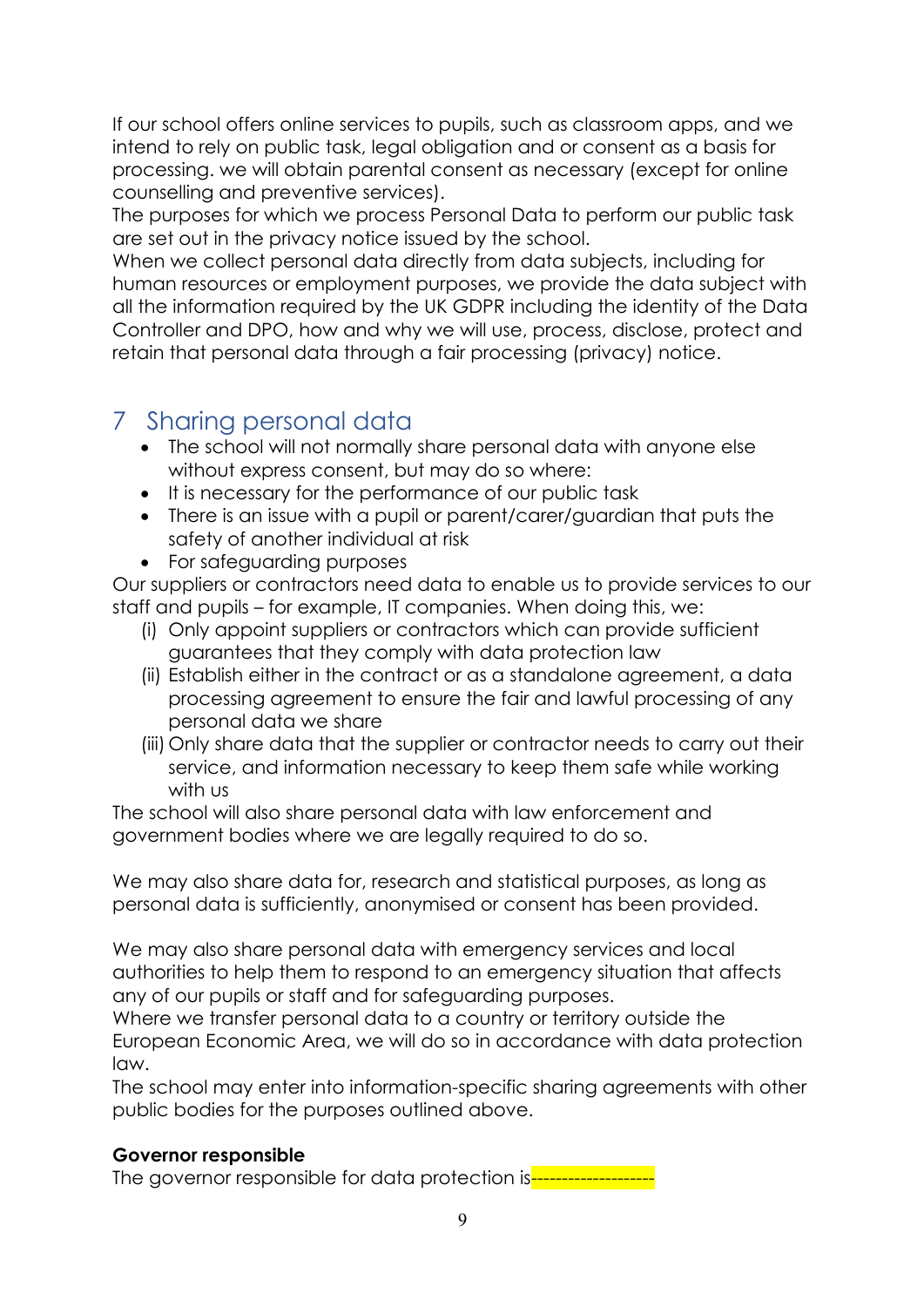# 8 Subject access requests and other rights of individuals

Our data subjects have rights when it comes to how we handle their personal data. These include rights to:

- withdraw consent to processing at any time;
- receive certain information about how we process their data;
- request access to their personal data that we hold;
- prevent use of their personal data for direct marketing purposes;
- ask us to erase personal data, if it is no longer necessary in relation to the purposes for which it was collected or processed or to rectify inaccurate data or to complete incomplete data;
- restrict processing in specific circumstances;
- challenge processing which has been justified on the basis of our legitimate interests or in the public interest;
- request a copy of an agreement under which personal data is transferred outside of the EEA;
- object to decisions based solely on automated processing, including profiling (known as automated decision making ('ADM'));
- prevent processing that is likely to cause damage or distress to the data subject or anyone else;
- be notified of a personal data breach which is likely to result in high risk to their rights and freedoms; and
- make a complaint to the Information Commissioner.

#### **How to make a subject access request**

The UK GDPR does not specify how to make a valid request.

You can make a subject access request verbally or in writing to any part of the school and not a specific contact point. We suggest however that you email the school if possible: office@belllane.barnetmail.net.

We have one month to respond to your request.

UK GDPR requests for personal data are free in most cases unless the request is manifestly unfounded or excessive, when a "reasonable fee" for the administrative costs of complying with the request may be charged.

A reasonable fee will be charged based on administrative costs if an individual requests further copies of their data following a request.

When responding to requests, the school may ask the individual to provide 2 forms of identification and contact the individual to confirm that they made a request.

We may inform the requester that the school will comply within 3 months of receipt of the request, where a request is complex or numerous requests have been made, informing the requester of this within 1 month, and explaining why the extension is necessary.

The school will not disclose information if by doing so it: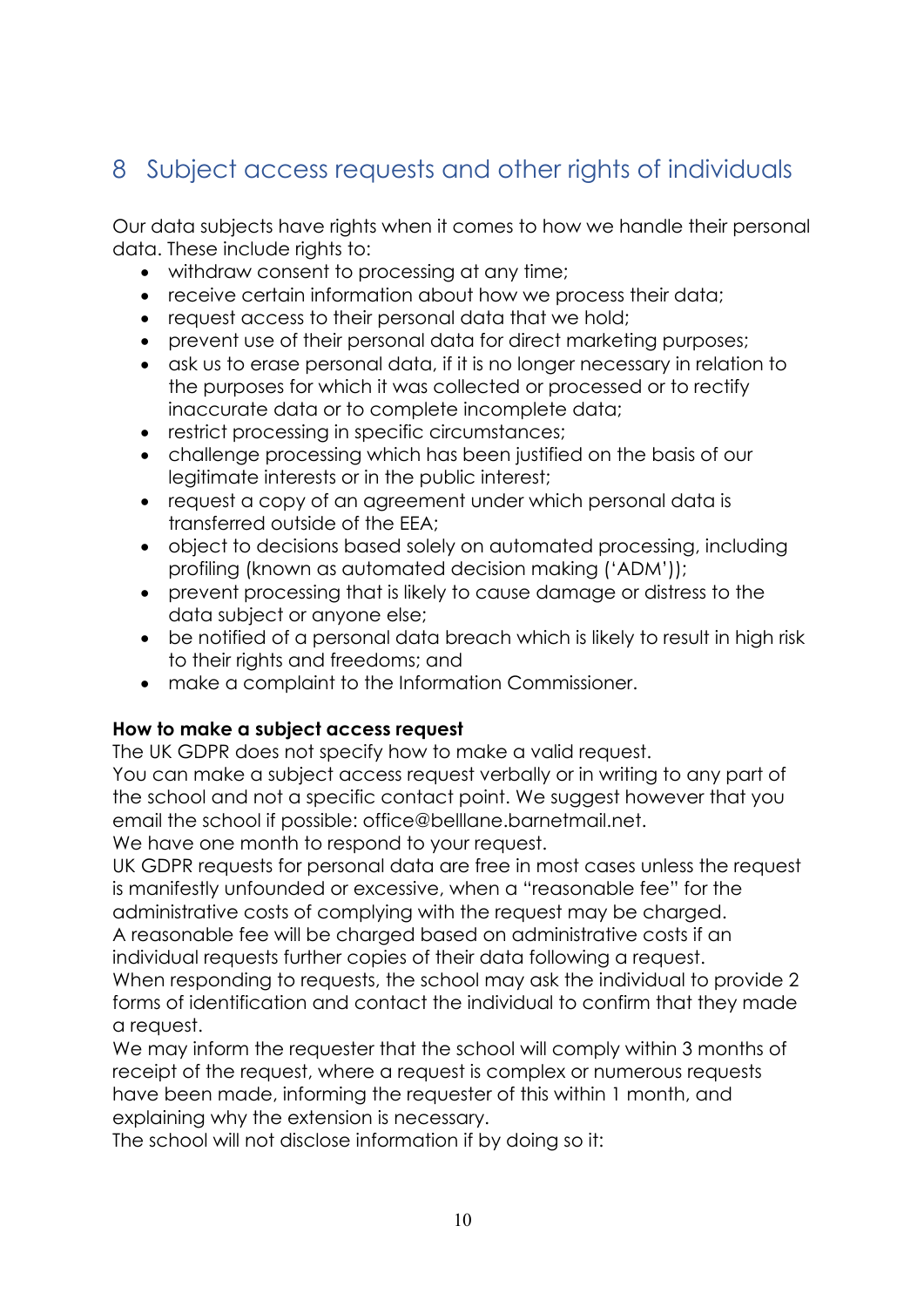- might cause serious harm to the physical or mental health of the pupil or another individual
- would reveal that the child is at risk of abuse, where the disclosure of that information would not be in the child's best interests
- is contained in adoption or parental order records
- is given to a court in proceedings concerning the child.

When the school refuses a request, the individual will be advised of the reason, and that they have the right to complain to the ICO.

Parents, or those with parental responsibility, have a legal right to access to their child's educational record (which includes most information about a pupil) within 15 school days of receipt of a written request.

# 9 CCTV

Bell Lane Primary School uses CCTV in various locations around the school site to ensure it remains safe. We will adhere to the ICO's code of practice for the use of CCTV

We do not need to ask individuals' permission to use CCTV, but we make it clear where individuals are being recorded. Security cameras are clearly visible and accompanied by prominent signs explaining that CCTV is in use. The CCTV system that we use stores data for one month

Subject access requests apply to CCTV and can be made by following procedures in the previous section.

CCTV will only be provided to third parties such as the police, for investigative purposes, if there is a lawful reason to do so.

Any enquiries about the CCTV system should be directed to the senior leadership team.

Covert surveillance will only be possible in extreme circumstances.

# 10 Photographs and videos

As part of our school activities, we may take photographs and record images of individuals within our school.

The school will obtain annual written consent from parents/carers/guardians for the general use categories of photos and videos.

The school will obtain written consent from parents/carers/guardians for photographs and videos to be taken of their child for communication, marketing and promotional materials. We will clearly explain how the photograph and/or video will be used to both the parent/carer/guardian and pupil.

Where we need parental consent, we will clearly explain how the photograph and/or video will be used to both the parent/carer/guardian and pupil. Where we don't need parental consent, we will clearly explain to the pupil how the photograph and/or video will be used. Marketing and promotional materials uses may include: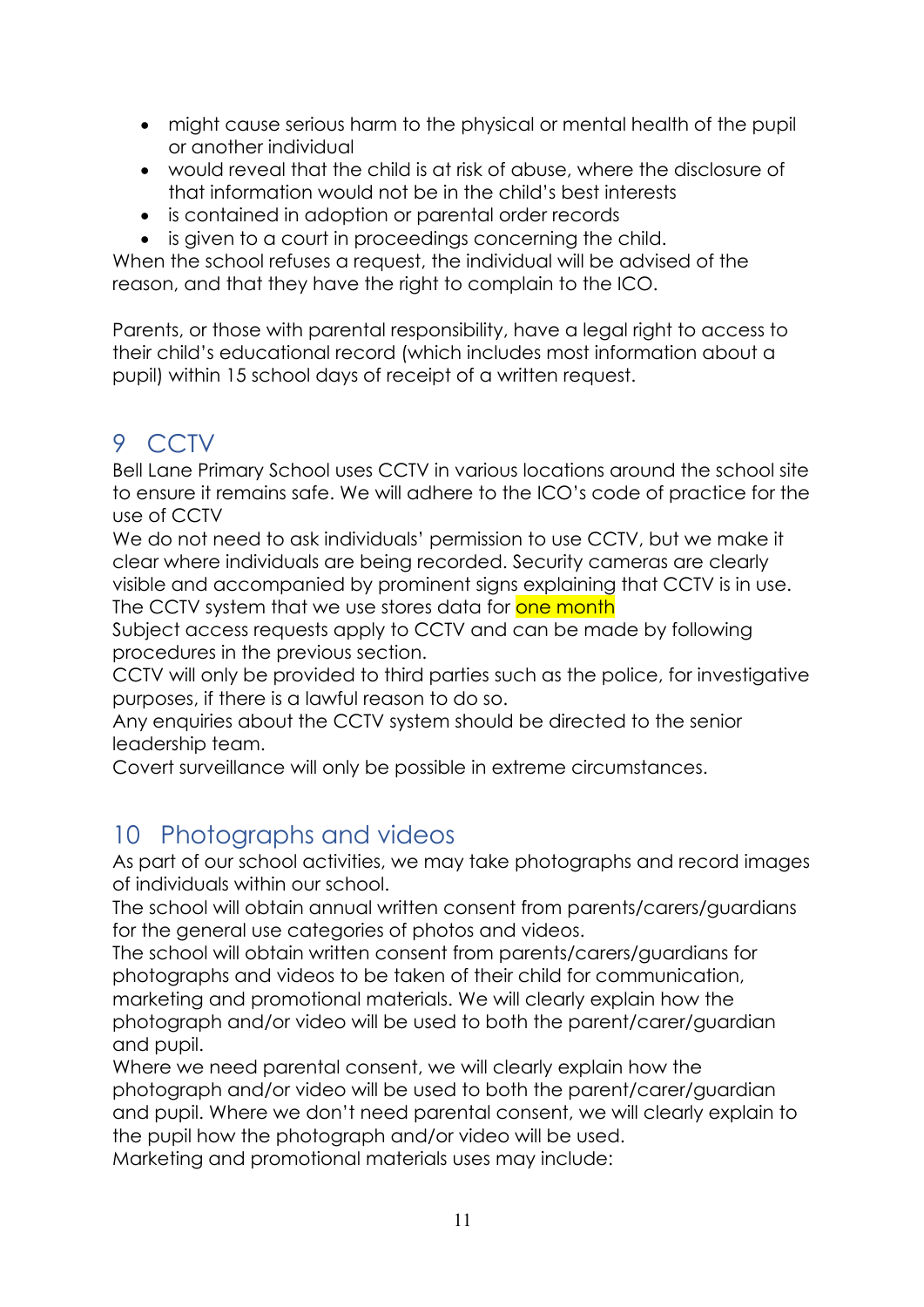- Within school on notice boards and in school magazines, brochures, prospectuses newsletters, etc.
- Children's books to evidence their learning
- Outside of school by external agencies such as the school photographer, newspapers, campaigns
- Online on our school website or social media pages

When using photographs and videos in this way the school will not include any other personal information about the child, to ensure they cannot be identified, unless parent/carer/guardian consent is provided, and safeguarding is not compromised.

Consent can be refused or withdrawn at any time. If consent is withdrawn, we will delete the photograph or video and not distribute it further.

When using photographs and videos in this way we will not accompany them with any other personal information about the child, to ensure they cannot be identified.

# 11 Protection of Biometric information

Legal Framework:

Protection of Freedoms Act 2012, Data Protection Act 2018, UK GDPR and DfE guidance 'Protection of biometric information of children in schools and colleges'

At Bell Lane Primary School the written consent of at least one parent/carer/guardian must be obtained before the biometric data is taken from the child and used. This applies to all pupils in schools and colleges under the age of 18.

In no circumstances, can a child's biometric data be processed without written consent.

We will not process the biometric data of a pupil (under 18 years of age) where:

- a) the child (whether verbally or non-verbally) objects or refuses to participate in the processing of their biometric data;
- b) no parent/carer/guardian has consented in writing to the processing; or
- c) a parent/carer/guardian has objected in writing to such processing, even if another parent/carer/guardian has given written consent.

We will where possible provide reasonable alternative means of accessing services for those pupils who will not be using an automated biometric recognition system.

We refer to the latest guidance published by the DfE for the implementation of policy https://www.gov.uk/government/publications/protection-ofbiometric-information-of-children-in-schools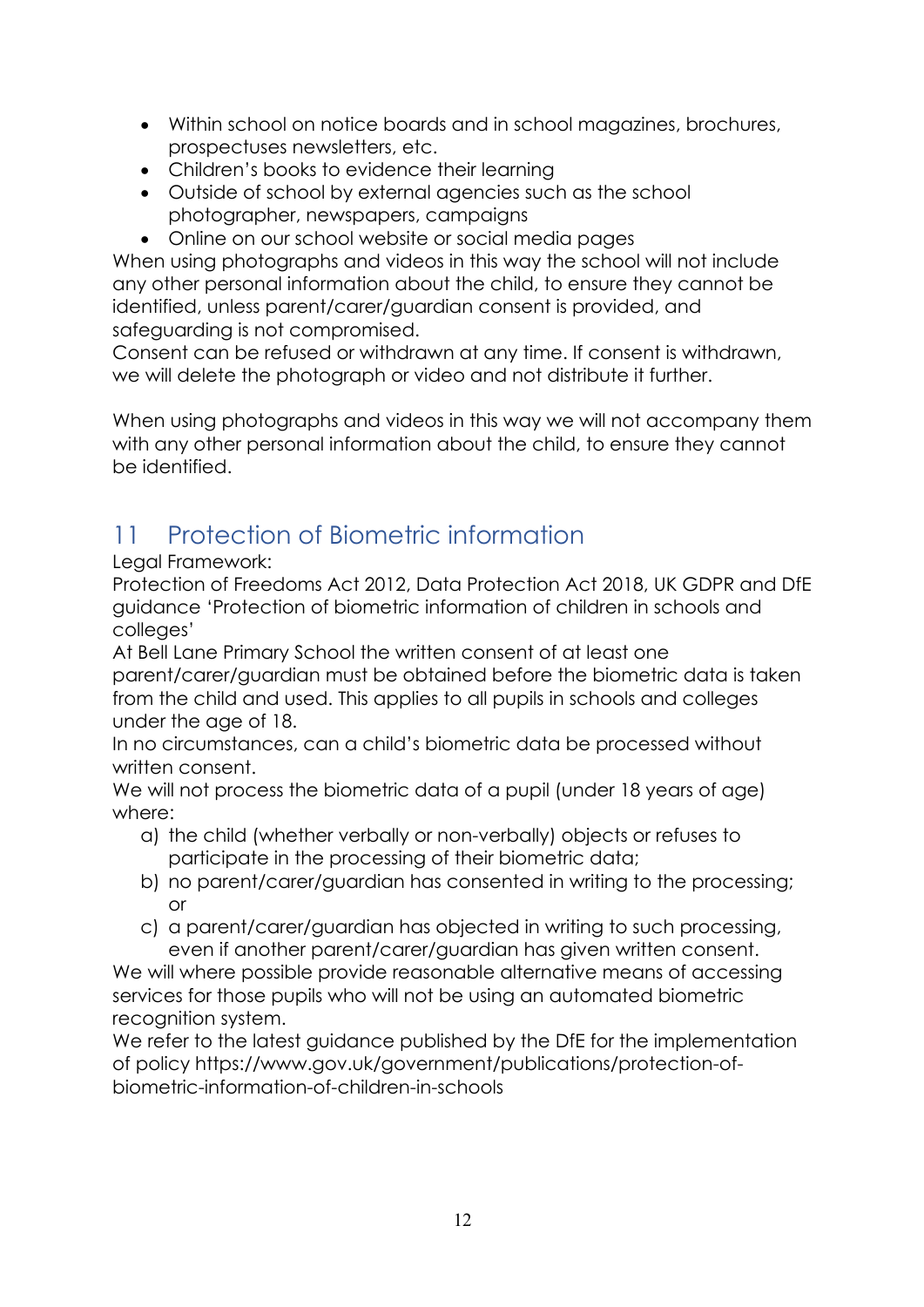# 12 Record keeping

UK GDPR requires us to keep full and accurate records of all our data processing activities.

We keep and maintain accurate records reflecting our processing. These records include clear descriptions of the personal data types, data subject types, processing activities, processing purposes, third-party recipients of the personal data, personal data storage locations, personal data transfers, the personal data's retention period and a description of the security measures in place.

# 13 Accountability, data protection by design

The school put measures in place to show that we have integrated data protection into all of our data processing activities, including:

- Appointing a suitably qualified DPO
- Only processing personal data that is necessary for each specific purpose of processing, and always in line with the data protection principles set out in relevant data protection law
- Completing data protection impact assessments where the school's processing of personal data presents a high risk to rights and freedoms of individuals, and when introducing new technologies (the DPO will advise on this process)
- Integrating data protection into internal documents including this policy, any related policies and privacy notices
- Regularly training members of staff on data protection law, this policy, any related policies, and any other data protection matters. We will also keep a record of attendance
- Regularly conducting reviews and audits to test our privacy measures, and make sure we are compliant

# 14 Data security and storage of records

We will protect personal data and keep it safe from unauthorised or unlawful access, alteration, processing or disclosure, and against accidental or unlawful loss, destruction or damage and consider:

**Network security** - The ICT company and or technician will ensure that network security is effectively operating and updating.

**Software updates** (patch management) – The ICT company and or technician will ensure effective patch management, to minimise vulnerabilities.

**Malware protection** – Antivirus and anti-malware software, will be installed to prevent, malware, which is intentionally designed to cause damage to a computer, server, client, or computer network.

**Access control** – Access to systems will be minimised and be based on the need and requirement of users.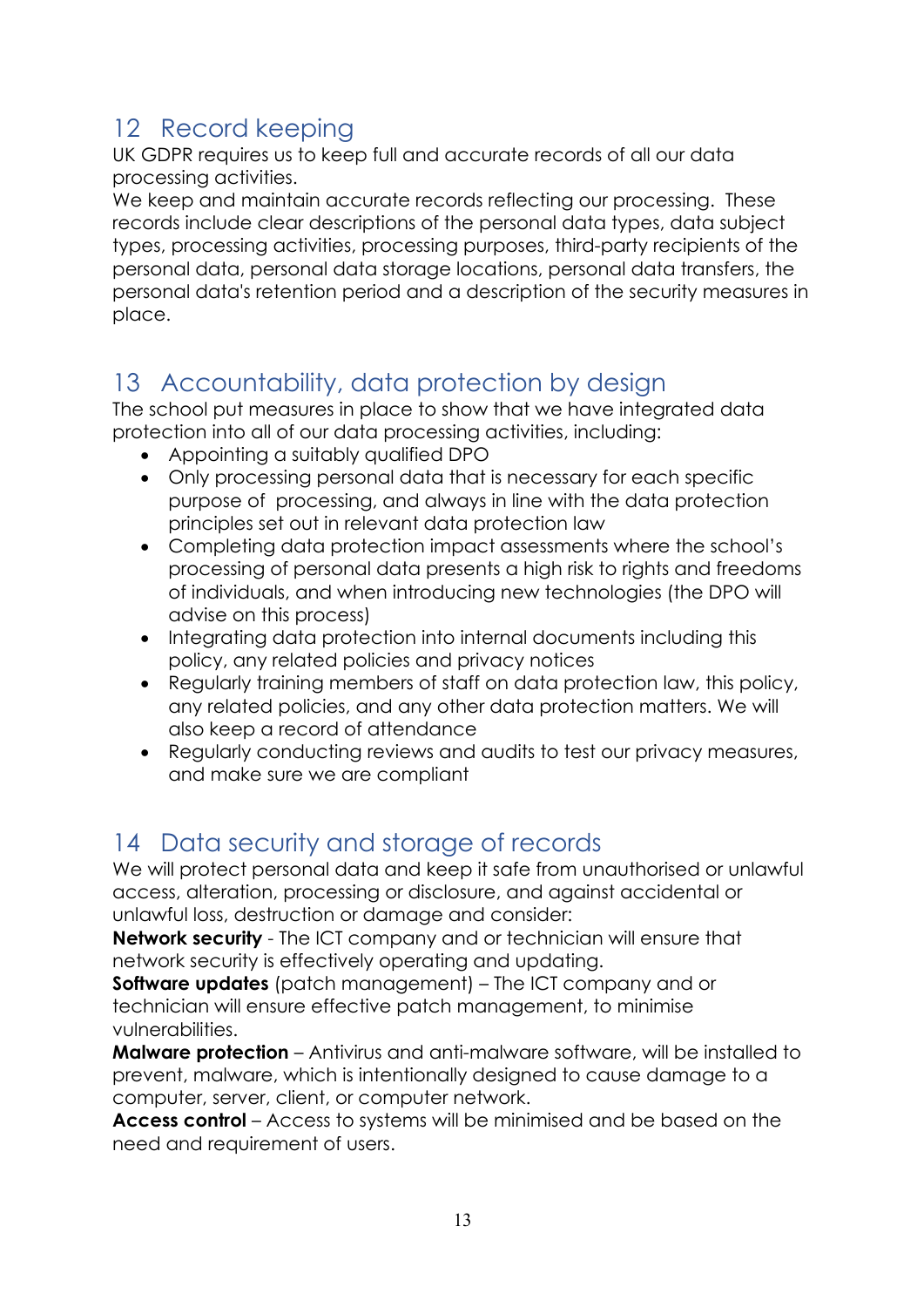**Firewalls** – A firewall that monitors and controls incoming and outgoing network traffic, based on predetermined security rules. Will be installed at all times to establish a barrier between the school's trusted network and the internet (untrusted network).

**Secure configuration** - Secure configuration will be adopted when installing computers and network devices, to reduce the risk of cyber threats.

**Data Protection Impact Assessments -** DPIA's will be undertaken to systematically analyse, identify and minimise the data protection risks of a project or plan

**Web filtering -** Web filtering will be employed at all times (content control software)

**Staff training** - Cyber security including, phishing attacks, ransomware and awareness of further training, from the National Cyber Security Centre.

Practical measures include and are not limited to:

- Passwords that are at least 8 characters long where possible containing letters and numbers are used to access school computers, laptops and other electronic devices. Staff and pupils are reminded to change their passwords at regular intervals
- Encryption software is used to protect all portable devices and removable media, such as laptops and USB devices
- Staff, pupils or governors who store personal information on their personal devices are expected to follow the same security procedures as for school-owned equipment (see our [online safety policy/ICT policy/acceptable use agreement/policy on acceptable use])
- Where the school needs to share personal data with a third party, we carry out due diligence and take reasonable steps to ensure it is stored securely and is adequately protected
- Confidential paper records will be kept in a locked filing cabinet, locked cupboard, drawer or safe, with restricted access.
- Confidential paper records will not be left unattended or in clear view anywhere with general access.
- Digital data is coded, encrypted or password-protected, both on a local hard drive and on a network drive that is regularly backed up off site.
- Where data is saved on removable storage or a portable device, the device will be kept in a locked filing cabinet, drawer or safe when not in use.
- Memory sticks will not be used to hold personal information unless they are password-protected and fully encrypted. Teaching staff are provided with encrypted memory stick by the school as necessary.
- All electronic devices are password-protected to protect the information on the device in case of theft.
- Where possible, the school enables electronic devices to allow the remote blocking or deletion of data in case of theft.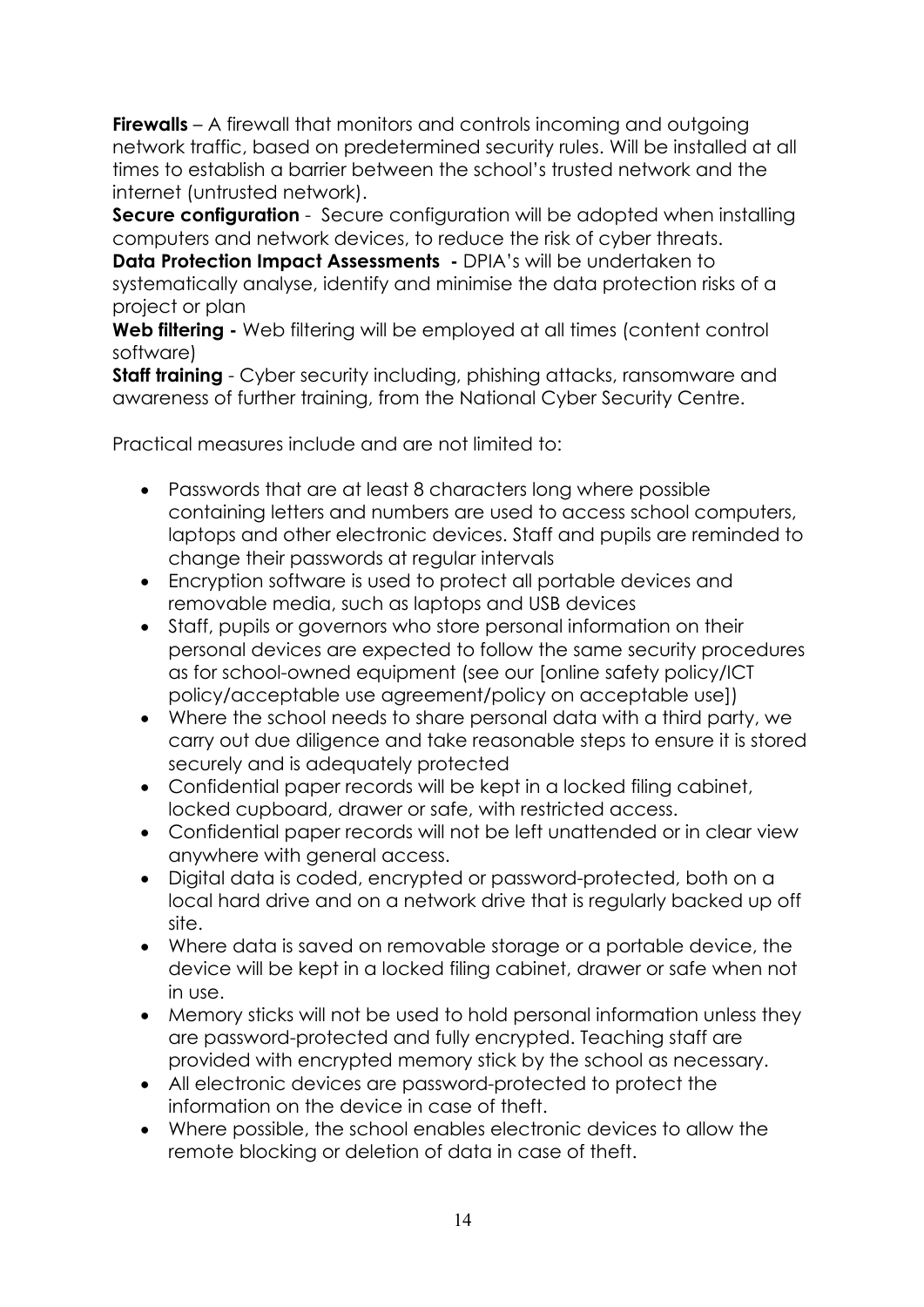- Staff will not use their personal laptops or computers for school purposes if it involves the identifiable data of pupils, staff member or any other stake holder.
- All necessary members of staff are provided with their own secure login and password, and every computer regularly prompts users to change their password.
- Emails containing sensitive or confidential information are passwordprotected if there are unsecure servers between the sender and the recipient.
- Circular emails to parents/carers/guardians, are sent blind carbon copy (bcc), so email addresses are not disclosed to other recipients.
- When sending confidential information by fax, staff will always check that the recipient is correct before sending.
- Where personal information that could be considered private or confidential is taken off the premises, either in electronic or paper format, staff will take extra care to follow the same procedures for security, e.g. keeping devices under lock and key. The person taking the information from the school premises accepts full responsibility for the security of the data.

Before sharing data, all staff members will ensure:

- They are allowed to share it.
- That adequate security is in place to protect it.
- Who will receive the data.
- They will check if unsure.

Under no circumstances are visitors allowed access to confidential or personal information. Visitors to areas of the school containing sensitive information are supervised at all times.

The physical security of the school's buildings and storage systems, and access to them, is reviewed on a regular basis. If an increased risk in vandalism/burglary/theft is identified, extra measures to secure data storage will be put in place.

Bell Lane Primary School takes its duties under the UK GDPR seriously and any unauthorised disclosure may result in disciplinary action.

The school business manager is responsible for continuity and recovery measures are in place to ensure the security of protected data.

### **Storage of records**

Bell Lane Primary School has a responsibility to maintain its records and record keeping systems. When doing this, will take account of the following factors: -

- The most efficient and effective way of storing records and information;
- The confidential nature of the records and information stored;
- The security of the record systems used;
- Privacy and disclosure; and
- Their accessibility.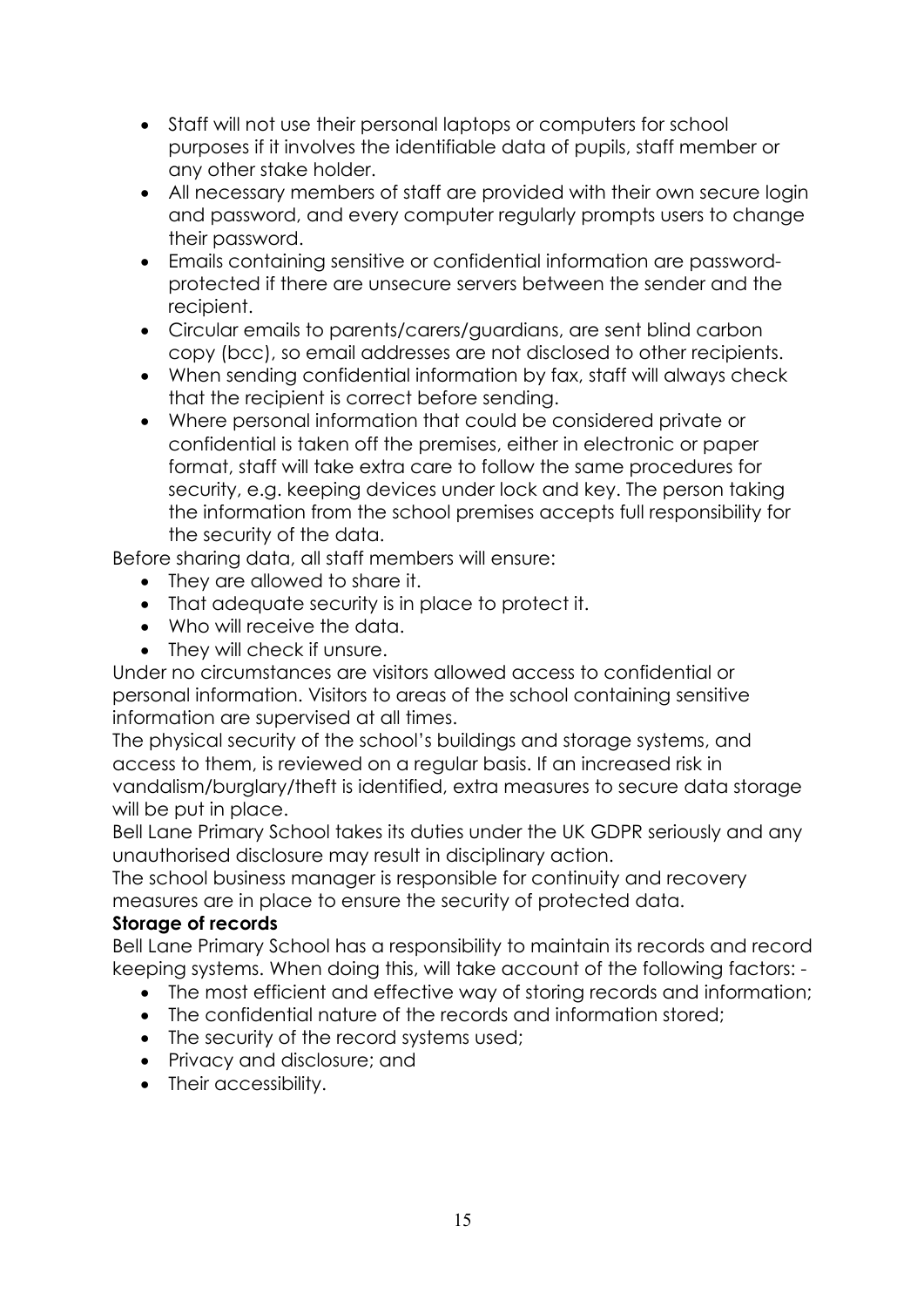# 15 Retention schedule

The retention schedule broadly follows the guidelines from the Annual Review of School Records and Safe Data Destruction IMRS (Information and Management Records Society) checklist approved by the DfE. Approved Information (hard copy and electronic) will be retained for at least the period specified in the retention schedule. When managing records, the school will adhere to the standard retention times listed within that schedule. Paper and Electronic records will be regularly monitored by school staff. The retention periods are based on business needs and legal requirements.

# 16 Destruction of records

.

Where records have been identified for destruction, they should be disposed of in an appropriate way. All information must be reviewed before destruction to determine whether there are special factors that mean destruction should be delayed, such as potential litigation, complaints or grievances.

We will shred or incinerate paper-based records and overwrite or delete electronic files. We may also use a third party to safely dispose of records on the school's behalf. If we do so, we will require the third party to provide sufficient augrantees that it complies with data protection law.

# 17 Disclosure and Barring Service (DBS) data

All data provided by the DBS will be handled in line with data protection legislation; this includes electronic communication. Data provided by the DBS will never be duplicated. Any third parties who access DBS information will be made aware of the data protection legislation, as well as their responsibilities as a data handler.

### 18 Personal data breaches

The school will make all reasonable endeavours to ensure that there are no personal data breaches. A personal data breach is more than just losing personal data. It is a breach of security leading to the accidental or lawful destruction, loss, alteration, unauthorised disclosure of, or access to, personal data.

A personal data breach can be broadly defined as a security incident that has affected the confidentiality, integrity or availability of personal data. In short, there will be a personal data breach whenever any personal data is lost, destroyed, corrupted or disclosed; if someone accesses the data or passes it on without proper authorisation; or if the data is made unavailable and this unavailability has a significant negative effect on individuals. In the event of a suspected data breach, we will follow the school's Personal Data Breach Procedure (see Appendix A) and take all steps we can to remedy the breach that has occurred.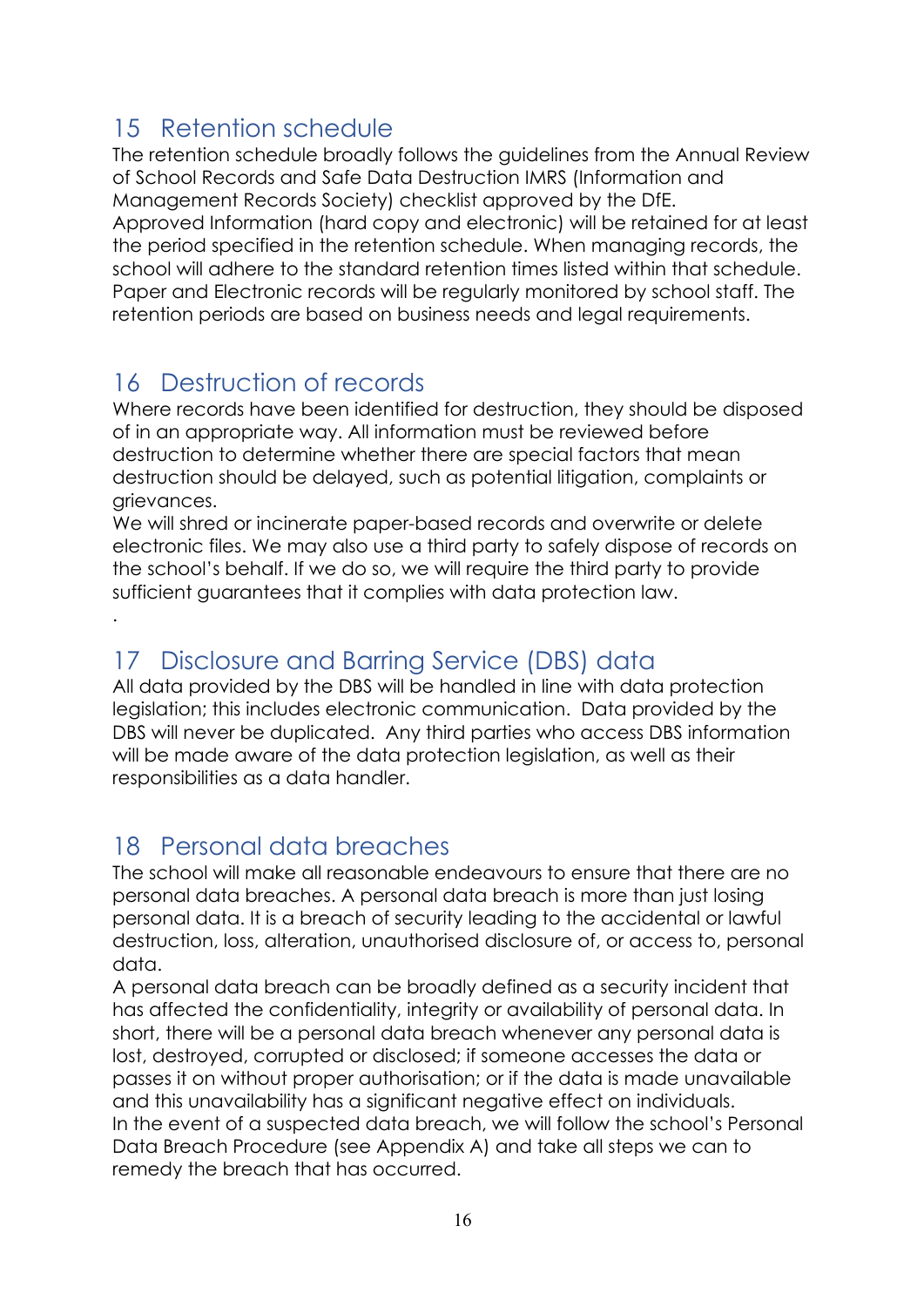When appropriate, we will report the data breach to the ICO within 72 hours.

# 19 Training

All staff and governors are provided with data protection training as part of their induction process.

Data protection will also form part of continuing professional development, where changes to legislation, guidance or the school's processes make it necessary.

# 20 Review and Monitoring arrangements

\_\_\_\_\_\_\_\_\_\_\_\_\_\_\_\_\_\_\_\_\_\_\_\_\_\_\_\_\_\_\_\_\_\_\_\_\_\_\_\_\_\_\_\_\_\_\_\_\_\_\_\_\_\_\_\_\_\_\_\_

This policy is reviewed at least annually by the School Business Manager, the Data Protection Officer (DPO), the Governor with responsibility for UK GDPR and the Headteacher.

For help or advice on this policy and further specialist information may be sought form the school's DPO please contact the Data Protection Team at: office@belllane.barnetmail.net

This policy is reviewed and ratified by the, Resources Committee reporting to the full governing body

# Appendix A

Data Breach Procedure

This procedure is based on guidance on personal data breaches produced by the ICO.

On finding or causing a breach, or potential breach, or a breach that is likely to have occurred. The staff member or data processor must immediately notify the DPT (Data Protection Team).

The DPT will decide if there are any conflicts of interest within the team and, if there are, the relevant person will step away from the process.

The DPT will investigate the report, and determine whether a breach has occurred. To decide, the DPT will consider whether personal data has been accidentally or unlawfully:

- lost
- stolen
- destroyed
- altered
- disclosed or made available where it should not have been
- made available to unauthorised people.

The DPT will alert the Chair of Governors

The DPT will make all reasonable efforts to contain and minimise the impact of the breach, assisted by relevant staff members or data processors where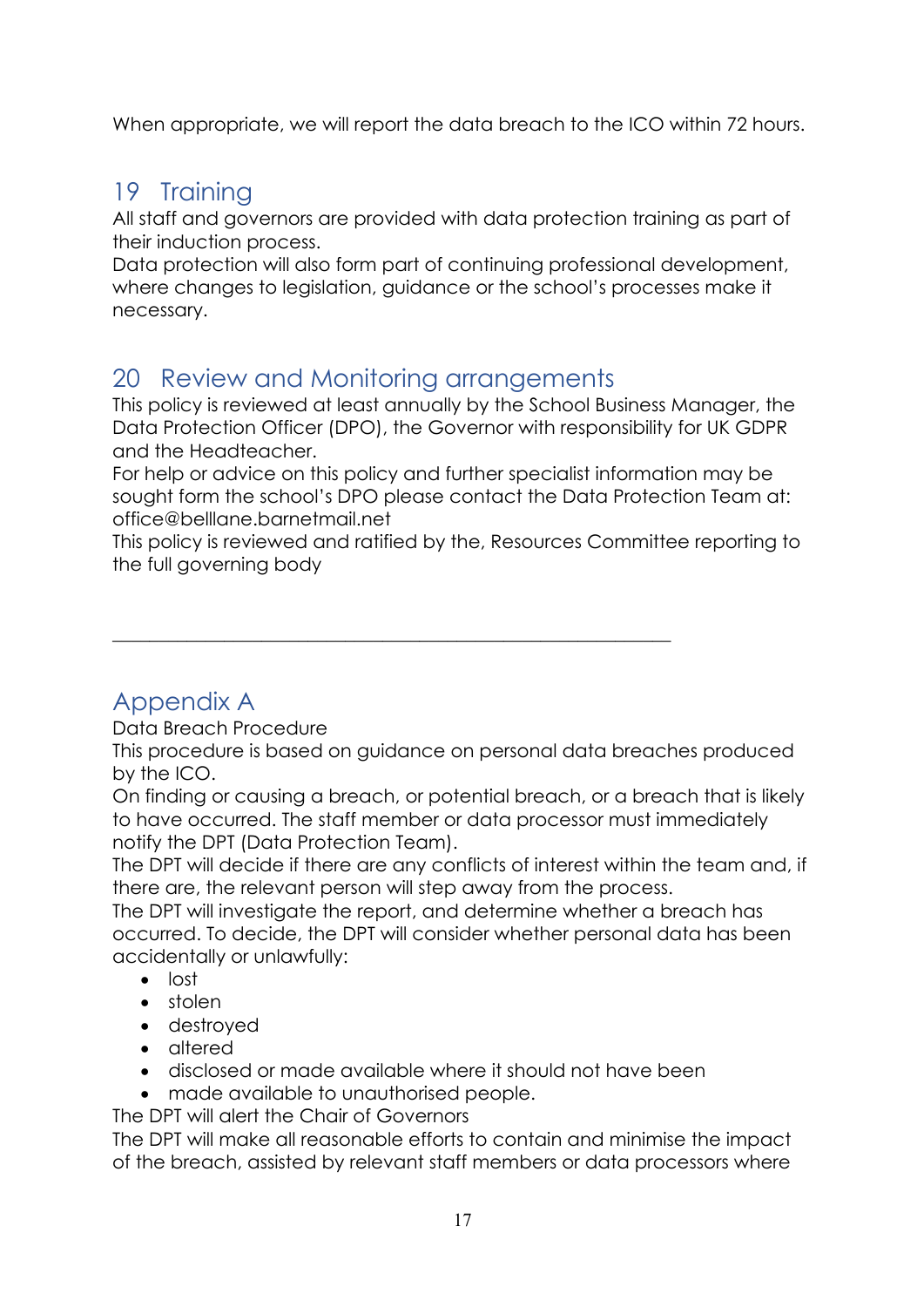necessary.(Actions relevant to specific data types are set out at the end of this procedure)

The DPT will assess the potential consequences, based on how serious they are, and how likely they are to happen

The DPO will work out whether the breach must be reported to the ICO. This must be judged on a case-by-case basis. To decide, the DPO will consider whether the breach is likely to negatively affect people's rights and freedoms, and cause them any physical, material or non-material damage (e.g. emotional distress), including through:

- loss of control over their data
- discrimination
- identify theft or fraud
- financial loss
- unauthorised reversal of pseudonymisation (for example, key-coding)
- damage to reputation
- loss of confidentiality
- any other significant economic or social disadvantage to the individual(s) concerned.

If it's likely that there will be a risk to people's rights and freedoms, the DPO must notify the ICO.

The DPT will document the decision (either way), in case it is challenged at a later date by the ICO or an individual affected by the breach. Documented decisions are stored on the school's computer system. Where the ICO must be notified, the DPO will do this via the 'report a breach' page of the ICO website within 72 hours. As required, the DPO will set out:

- a description of the nature of the personal data breach
- the categories and approximate number of individuals concerned
- the categories and approximate number of personal data records concerned
- the name and contact details of the DPO
- a description of the likely consequences of the personal data breach
- a description of the measures that have been, or will be taken, to deal with the breach and mitigate any possible adverse effects on the individual(s) concerned

If all the above details are not yet known, the DPO will report as much as they can within 72 hours. The report will explain that there is a delay, the reasons why, and when the DPO expects to have further information. The DPO will submit the remaining information as soon as possible.

The DPT will also assess the risk to individuals, again based on the severity and likelihood of potential or actual impact. If the risk is high, the DPO will promptly inform, in writing, all individuals whose personal data has been breached. This notification will set out:

- the name and contact details of the DPO
- a description of the likely consequences of the personal data breach
- a description of the measures that have been, or will be, taken to deal with the